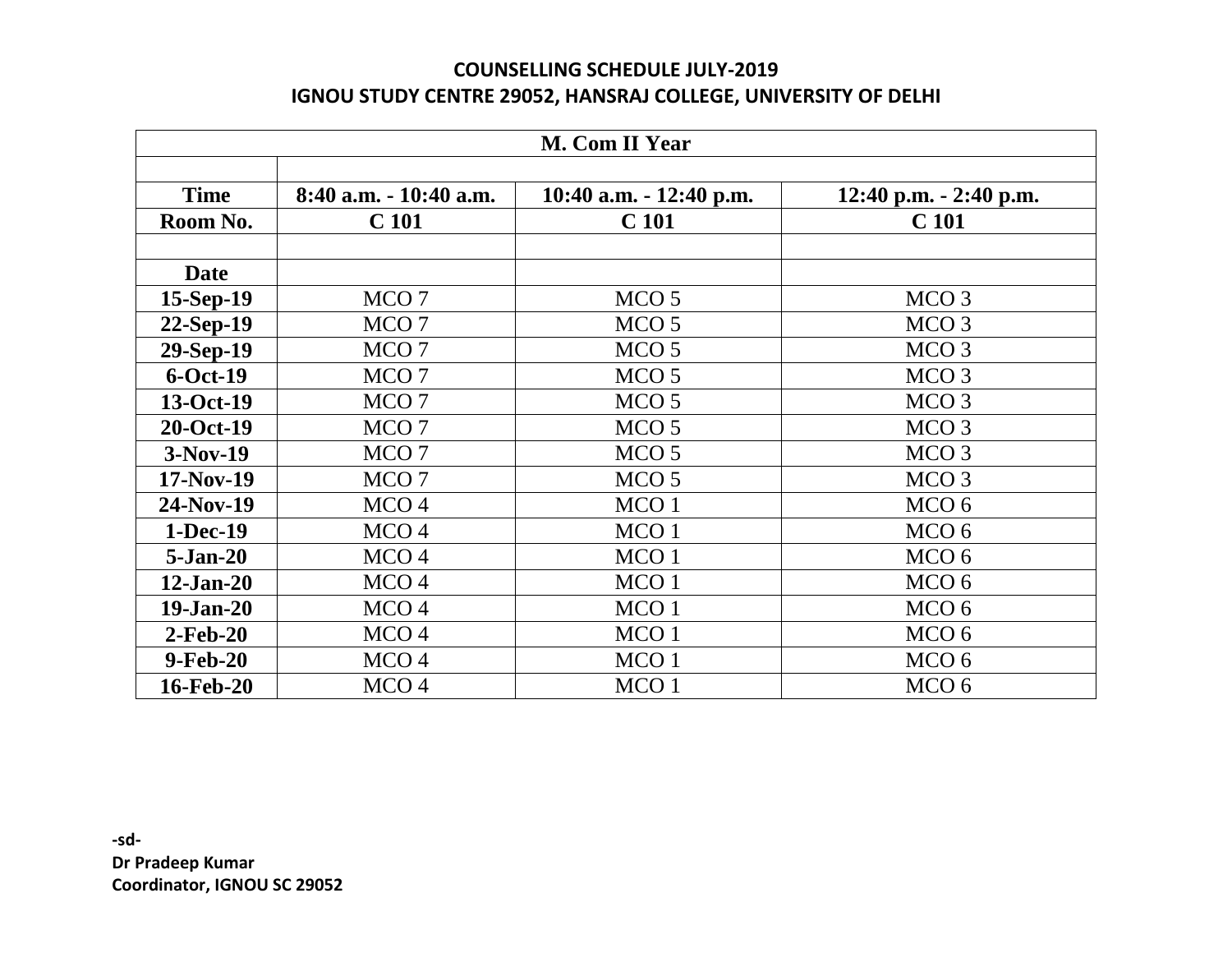## **COUNSELLING SCHEDULE JULY-2019 IGNOU STUDY CENTRE 29052, HANSRAJ COLLEGE, UNIVERSITY OF DELHI**

| <b>B. Com. II Year</b> |                           |                           |                          |  |
|------------------------|---------------------------|---------------------------|--------------------------|--|
|                        |                           |                           |                          |  |
| <b>Time</b>            | $8:40$ a.m. $-10:40$ a.m. | 10:40 a.m. $-$ 12:40 p.m. | 12:40 p.m. $-$ 2:40 p.m. |  |
| Room No.               | C <sub>105</sub>          | C <sub>105</sub>          | C <sub>105</sub>         |  |
|                        |                           |                           |                          |  |
| <b>Date</b>            |                           |                           |                          |  |
| $15-Sep-19$            | FST <sub>1</sub>          | ECO <sub>7</sub>          | ECO <sub>6</sub>         |  |
| $22-Sep-19$            | FST <sub>1</sub>          | ECO <sub>7</sub>          | ECO <sub>6</sub>         |  |
| $29-Sep-19$            | FST <sub>1</sub>          | ECO <sub>7</sub>          | ECO <sub>6</sub>         |  |
| $6$ -Oct-19            | FST <sub>1</sub>          | ECO <sub>7</sub>          | ECO <sub>6</sub>         |  |
| 13-Oct-19              | FST <sub>1</sub>          | ECO <sub>7</sub>          | ECO <sub>6</sub>         |  |
| 20-Oct-19              | FST <sub>1</sub>          | ECO <sub>3</sub>          | ECO <sub>13</sub>        |  |
| $3-Nov-19$             | FST <sub>1</sub>          | ECO <sub>3</sub>          | ECO <sub>13</sub>        |  |
| $17-Nov-19$            | FST <sub>1</sub>          | ECO <sub>3</sub>          | ECO <sub>13</sub>        |  |
| $24-Nov-19$            | FST <sub>1</sub>          | ECO <sub>3</sub>          | ECO <sub>13</sub>        |  |
| $1-Dec-19$             | FST <sub>1</sub>          | ECO <sub>3</sub>          | ECO <sub>13</sub>        |  |
| $5-Jan-20$             | ECO <sub>12</sub>         | ECO <sub>14</sub>         | ECO <sub>5</sub>         |  |
| $12$ -Jan-20           | ECO <sub>12</sub>         | <b>ECO 14</b>             | ECO <sub>5</sub>         |  |
| $19-Jan-20$            | ECO <sub>12</sub>         | <b>ECO 14</b>             | ECO <sub>5</sub>         |  |
| $2-Feb-20$             | ECO <sub>12</sub>         | ECO <sub>14</sub>         | ECO <sub>5</sub>         |  |
| 9-Feb-20               | ECO <sub>12</sub>         | ECO <sub>14</sub>         | ECO <sub>5</sub>         |  |